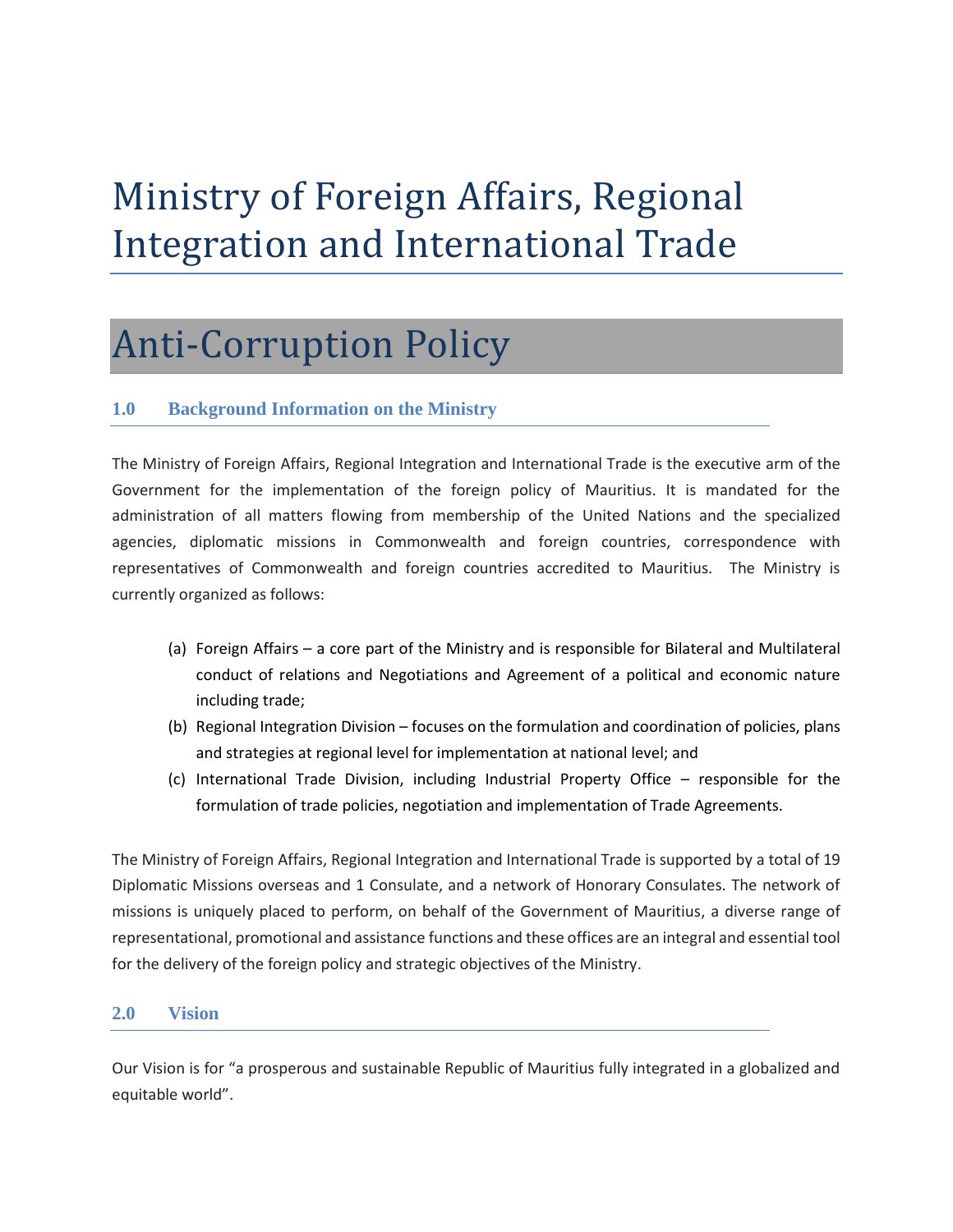#### **3.0 Mission**

The Ministry aims to:

- Uphold the sovereignty and territorial integrity of Republic of Mauritius;
- Promote and safeguard the national interest of the Republic of Mauritius at bilateral, regional and international levels;
- Contribute towards building a secure, equitable and democratic international community;
- Strengthen our existing bilateral relations and forge new partnerships;
- Work towards sustainable development through the deepening and acceleration of regional integration;
- Foster inclusive and sustainable economic growth through the expansion of trade with a view to integrating the Republic of Mauritius into the global economy;
- Enhance our diplomatic network overseas for greater visibility and outreach.

## **4.0 Values**

In carrying out the Ministry's mission, all staff are guided by the Code of Ethics and the Core Values of the organization, which are:

- Patriotism
- **Integrity**
- Accountability
- **Excellence**
- **Discipline**
- Transparency
- **Selflessness**
- **Impartiality**
- Team Spirit
- Dedication
- Proactive approach

## **5.0 Introduction**

The Ministry of Foreign Affairs, Regional Integration and International Trade acknowledges that the risk of corruption is inherent and may occur in the organization. It is committed to uphold the highest level of integrity in the conduct of its affairs through the adoption of corruption prevention strategies in the organisation.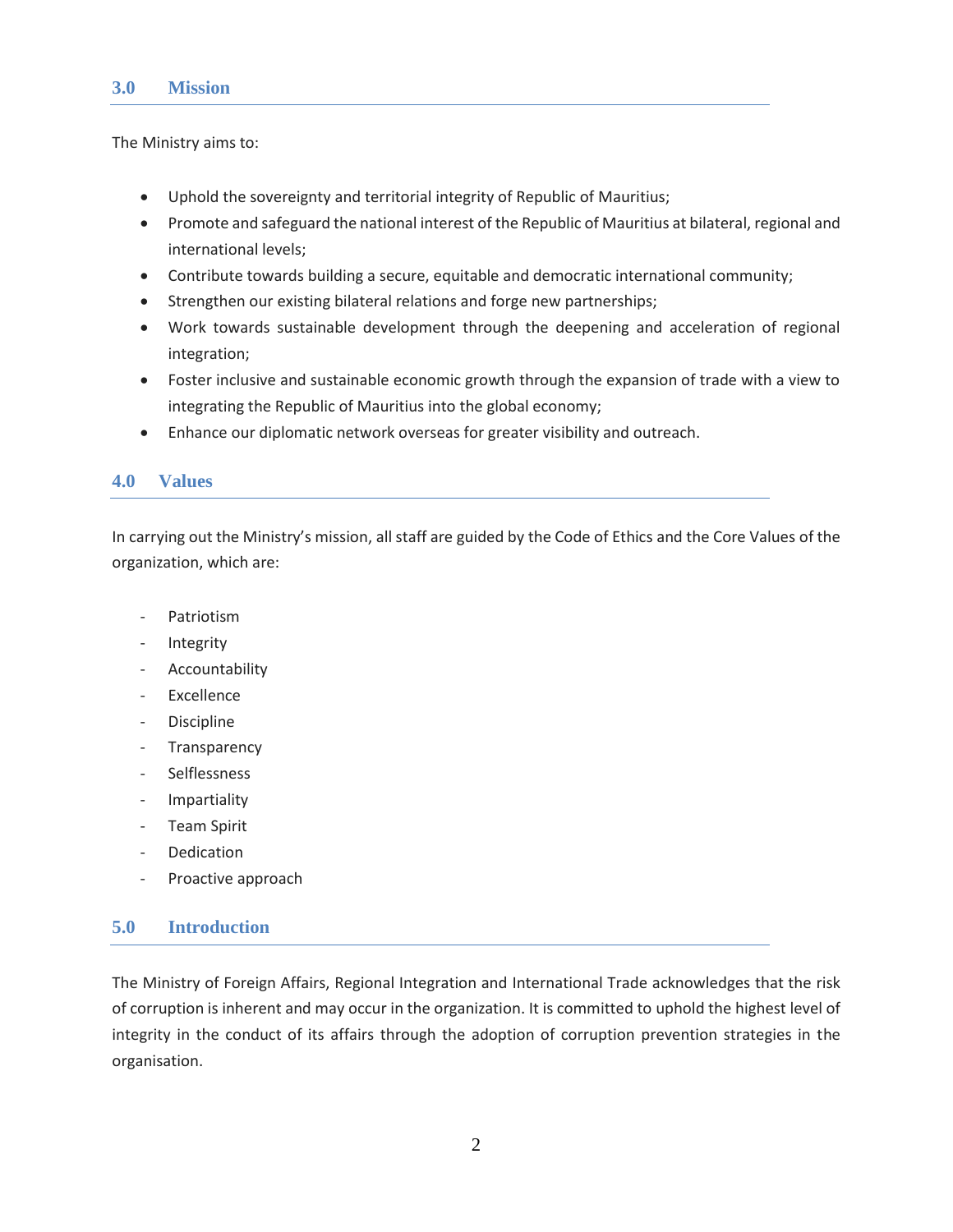This anti-corruption policy conveys the unswerving commitment of the Ministry of Foreign Affairs, Regional Integration and International Trade to detect and act against corruption and to adhere to a culture of integrity.

## **6.0 Statement of Intent**

The Ministry of Foreign Affairs, Regional Integration and International Trade will not tolerate corrupt practices in the administration of its responsibilities, be it internal or external. The highest standards of conduct should be exhibited by staff in their interface with stakeholders and the general public. It is committed to ensuring that the risks of corruption and the resulting potential losses are curtailed.

## **7.0 Policy Statement**

The Ministry of Foreign Affairs, Regional Integration and International Trade is committed to promoting and adhering to the highest standards of probity, transparency and accountability in the operations and management of the organisation. Through this policy the organisation engages itself to fully and unequivocally adopt a zero-tolerance stance towards corruption and other malpractices and shall ensure compliance with the anti-corruption legislation.

## **8.0 Anti-corruption Commitment**

The Ministry of Foreign Affairs, Regional Integration and International Trade has signed the Anti-Corruption commitment developed by the ICAC. In so doing, it avows to avail of all resources and means to combat corruption in all its forms at all times including the application of appropriate prevention and detection control measures.

For the purpose of ensuring sound implementation of this policy, the Ministry of Foreign Affairs, Regional Integration and International Trade undertakes to disseminate all information, thereby ensuring that:

- Employees have sufficient knowledge concerning the anti-corruption policy and that it is applied to all undertakings.
- Adequate controls to counteract corruption are known and used within the organization.
- There are clear procedures and systems for handling suspected cases of corruption.
- All our stakeholders are aware of the organization's anti-corruption policy.

The key objective of this anti-corruption policy is to develop, strengthen and sustain a culture of integrity across the organisation. This will be achieved through:

 Ensuring that projects have clearly formulated goals, expected results as well as monitoring and follow-ups.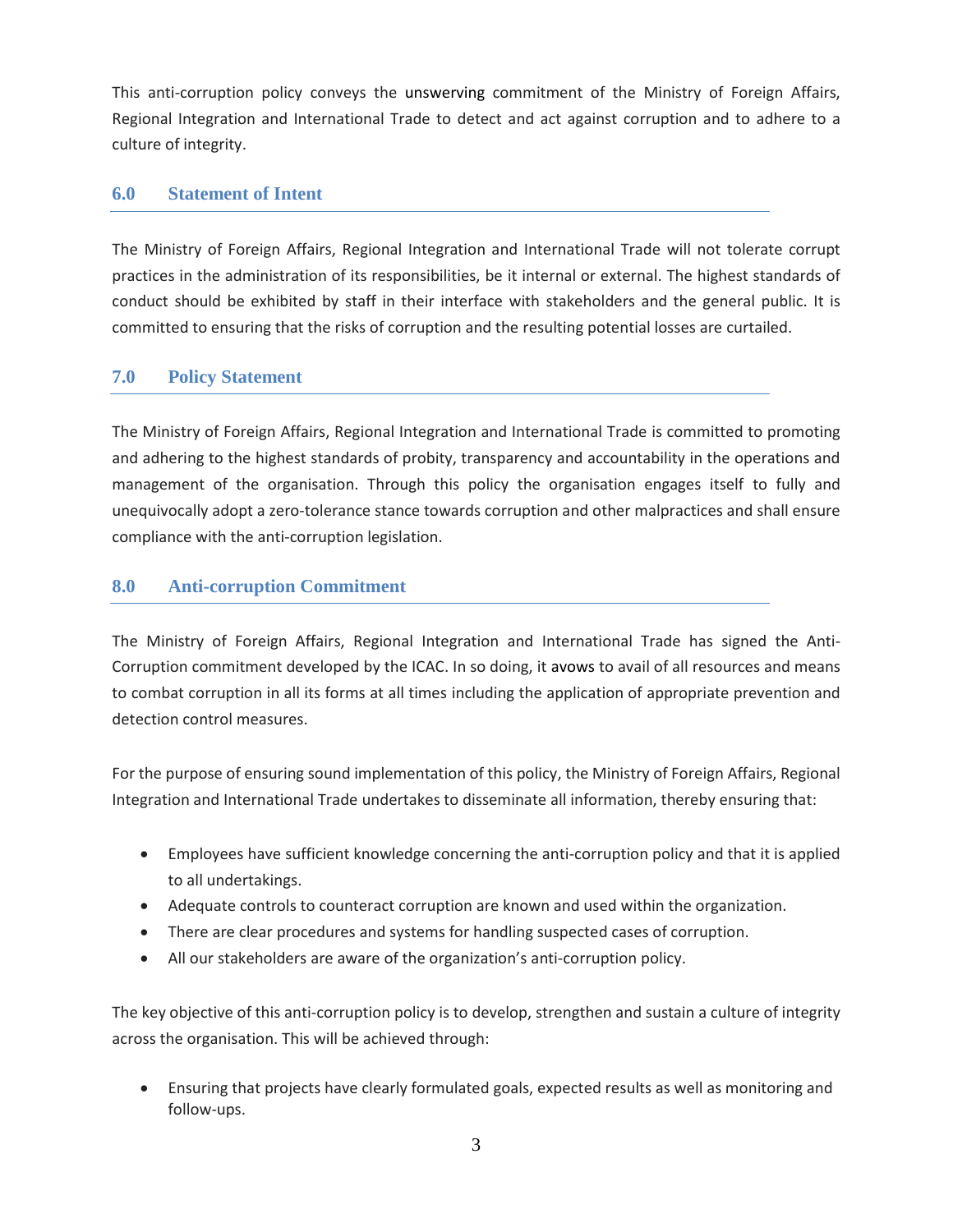- Regular evaluation of corruption risks, systems and procedures.
- The setting-up of effective processes characterized by broad participation and transparency.
- Learning from experiences and continually improving organizational performance and the corporate image.

## **9.0 Scope and Applicability**

This policy encompasses measures and practices of the Ministry of Foreign Affairs, Regional Integration and International Trade on preventing and combating corrupt, fraudulent, collusive or coercive practices in its activities and operations. This policy applies to all staff working at/with the Ministry and Mauritius Missions Overseas, (including Ambassadorial rank) and to any other parties involved either directly or indirectly with the Ministry.

## **10.0 Definitions**

For the purpose of this policy, An Act of Corruption is defined as per section 2 of the Prevention of Corruption Act as amended.

#### "**act of corruption**" -

- *(a)* means an act which constitutes a corruption offence; and
- *(b)* includes
	- (i) any conduct whereby, in return for a gratification, a person does or neglects from doing an act in contravention of his public duties;
	- (ii) the offer, promise, soliciting or receipt of a gratification as an inducement or reward to a person to do or not to do any act, with a corrupt intention;
	- (iii) the abuse of a public or private office for private gain;
	- (iv) an agreement between 2 or more persons to act or refrain from acting in violation of a person's duties in the private or public sector for profit or gain;
	- (v) any conduct whereby a person accepts or obtains, or agrees to accept or attempts to obtain, from any person, for himself or for any other person, any gratification for inducing a public official, by corrupt or illegal means, or by the exercise of personal influence, to do or abstain from doing an act in the exercise of his duties to show favour or disfavour to any person.

All the sections of the law penalizing corruption offences are described in sections 4 to 17 of the Prevention of Corruption Act 2002 as amended. These include bribery by public official, bribery of public official, taking gratification to screen an offender from punishment, public official using his office for gratification, traffic d'influence and conflict of interest.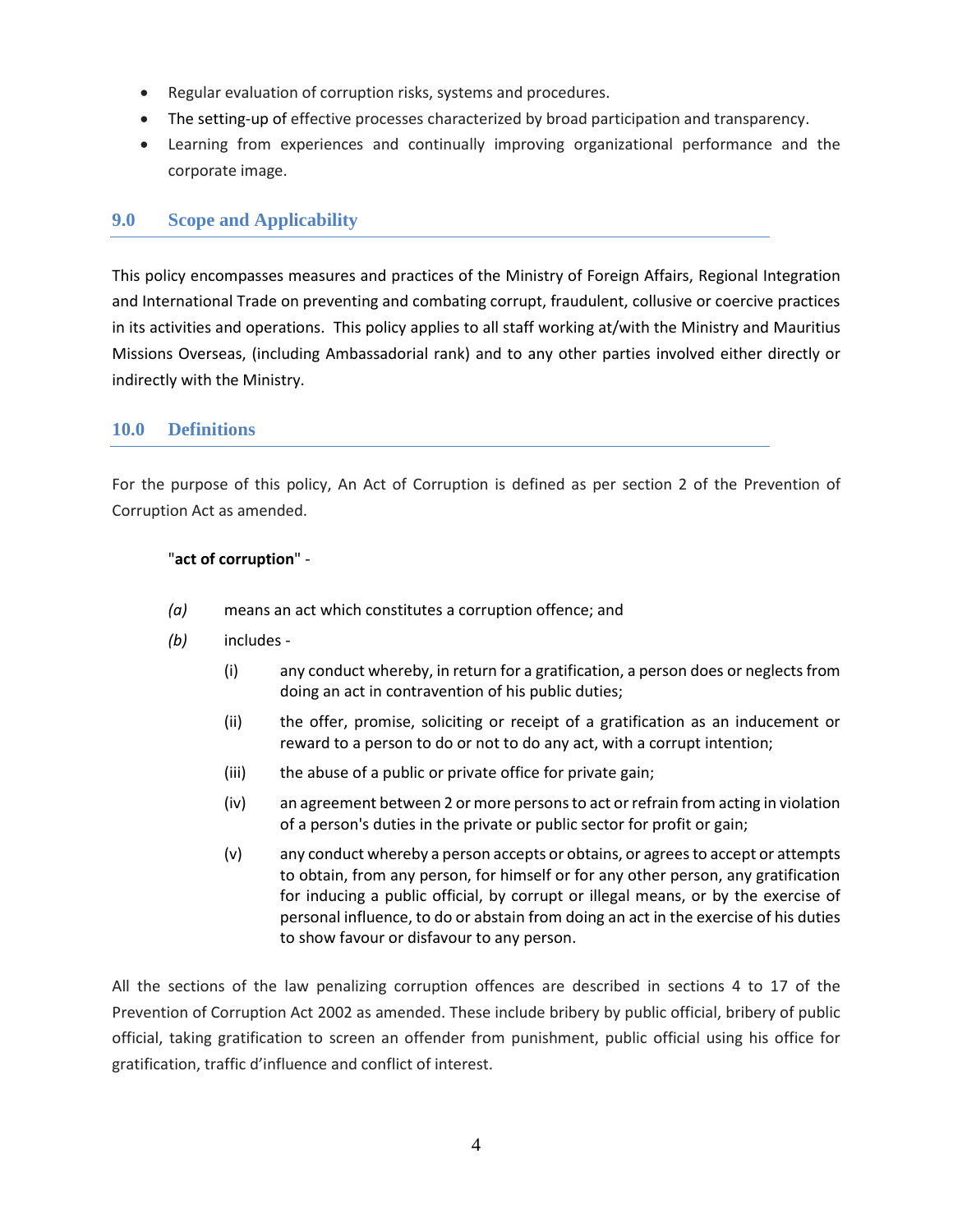## **11.0 Responsibilities for implementing the policy**

The responsibility to develop and coordinate the implementation of the policy shall rest upon the Anti-Corruption Committee (ACC) established for the purpose. The ACC shall set priorities, provide advice when ethical issues arise and communicate the policy to all levels of management and staff.

*The Anti-Corruption Committee* - The committee shall comprise of members from both operational and support departments of the institution.

The person identified by the organisation shall lead the project and chair all meetings. The ACC shall be responsible for coordinating and implementing the anti-corruption policy. It shall develop a time-bound programme with clear and precise deliverables and related budget and execute it once approved by top management. The organisation shall designate an officer to act as Secretary to the Committee.

The committee shall meet on a regular basis, preferably every month or as decided by the Chairperson of the ACC. The Chair shall decide upon the setting up of sub-committees to assist the ACC in the implementation of any initiatives decided by the ACC.

*Role of Management* - It is the responsibility of directors and managers to promote the anti-corruption policy within their areas of operation. Managers are expected to actively deter, prevent and detect corruption by maintaining effective control systems and ensuring that their staff are familiar with the policy.

*Role of Employees –* Each employee shall read, be familiar with and strictly comply with the policy. The organisation shall ensure that each employee is provided with a copy of this policy or otherwise has online access.

*Role of Internal Audit –* The Internal Audit has the responsibility to ensure the effectiveness and adequacy of the Internal Control System in place. It should ensure that system is subject to regular audit to provide assurance that they are effective in countering corruption opportunities.

## **12.0 The Anti-Corruption Policy**

All staff are required to adhere to the policy. It sets down the standards of behavior, conduct and level of professionalism expected from one and all staff members of the Ministry of Foreign Affairs, Regional Integration and International Trade in the delivery of services.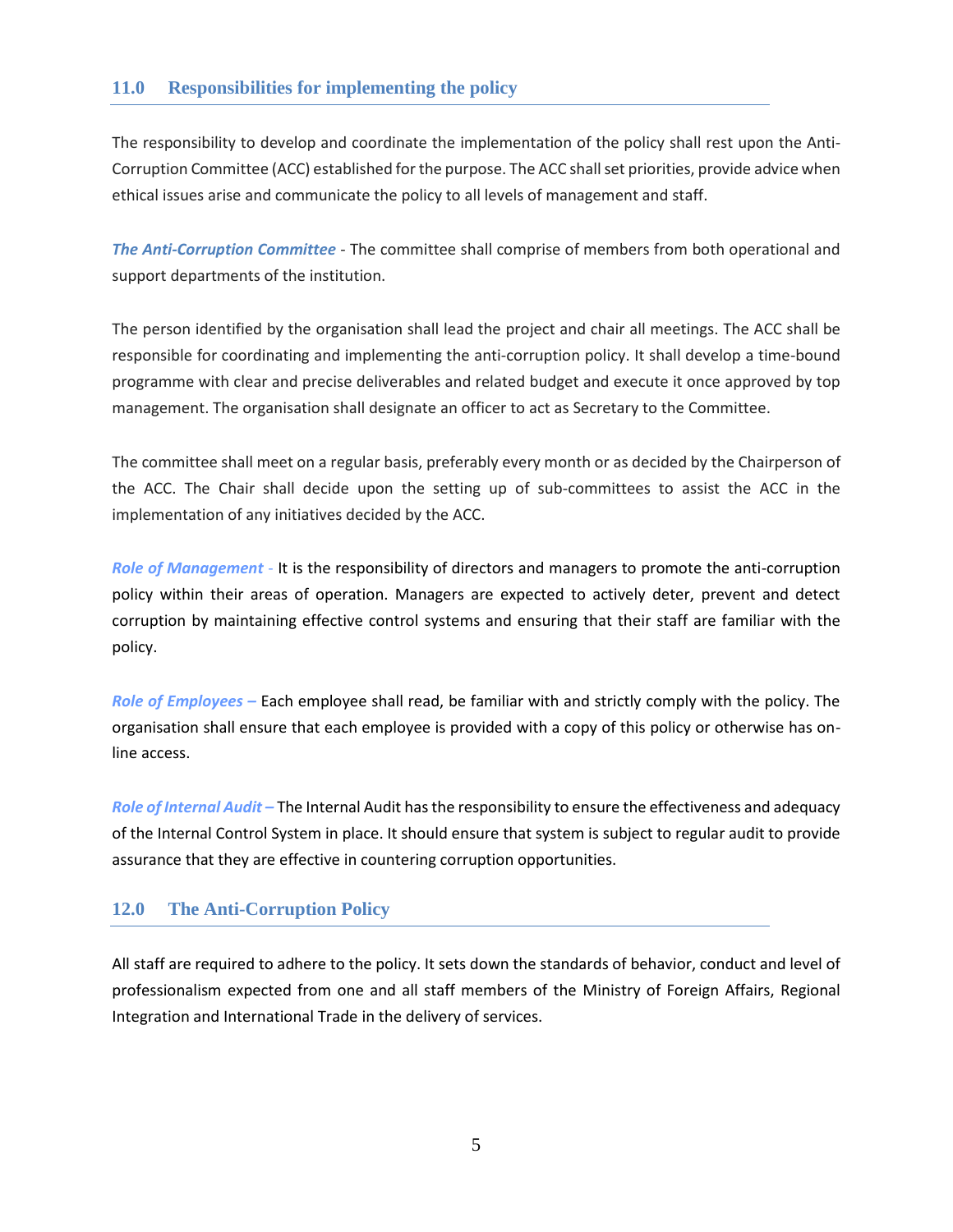#### Members of staff should **not**

- (a) indulge in any conduct whereby in return of a gratification he either does or neglect doing something contrary to his duties.
- (b) offer to someone or promise or solicit a gratification from anyone.
- (c) make abuse of his/her office for private gain.
- (d) adopt any conduct whereby he/she accepts or obtain any gratification either for himself or herself from anyone.
- (e) engage in nepotism and favouritism.
- (f) take actions and decisions which are influenced by self-interest, personal gain and other improper motives.
- (g) digress at any time to carry out their duties professionally and ethically.
- (h) be involved in situations of actual or potential conflict of interests. Further, they should disclose in writing any situation of conflict of interests and not vote or take part in any proceedings in relation to that situation of conflict of interests.

It is to be noted that Mauritius actively supports the international fight against corruption (Ratification of the UN Convention against Corruption, the African Union Convention on Preventing and Combating Corruption and the SADC Protocol against Corruption). Mauritius has the moral obligation to comply with the provisions of these Conventions/Protocol.

In our quest for openness and transparency towards the general public, the website of Ministry/Mission provides links to "*How and To whom to Report irregularities*".

#### **13.0 Risk Assessment**

The organisation is conscious that the risk of corruption may occur in every sphere of its activities and may evolve in the light of changing circumstances and working environment. In its endeavour to proactively address risks of corruption, the Ministry of Foreign Affairs, Regional Integration and International Trade shall ensure that a proper risk management process is in place. Risk assessment should focus on a thorough analysis of the functional activities in close collaboration with officers involved in the process with a view to identifying potential or actual corruption risk areas. With respect to risk identified necessary corruption prevention measures including policies and procedures would be developed to address the risks. The responsibility to plan, coordinate and monitor the risk management process rests with the ACC.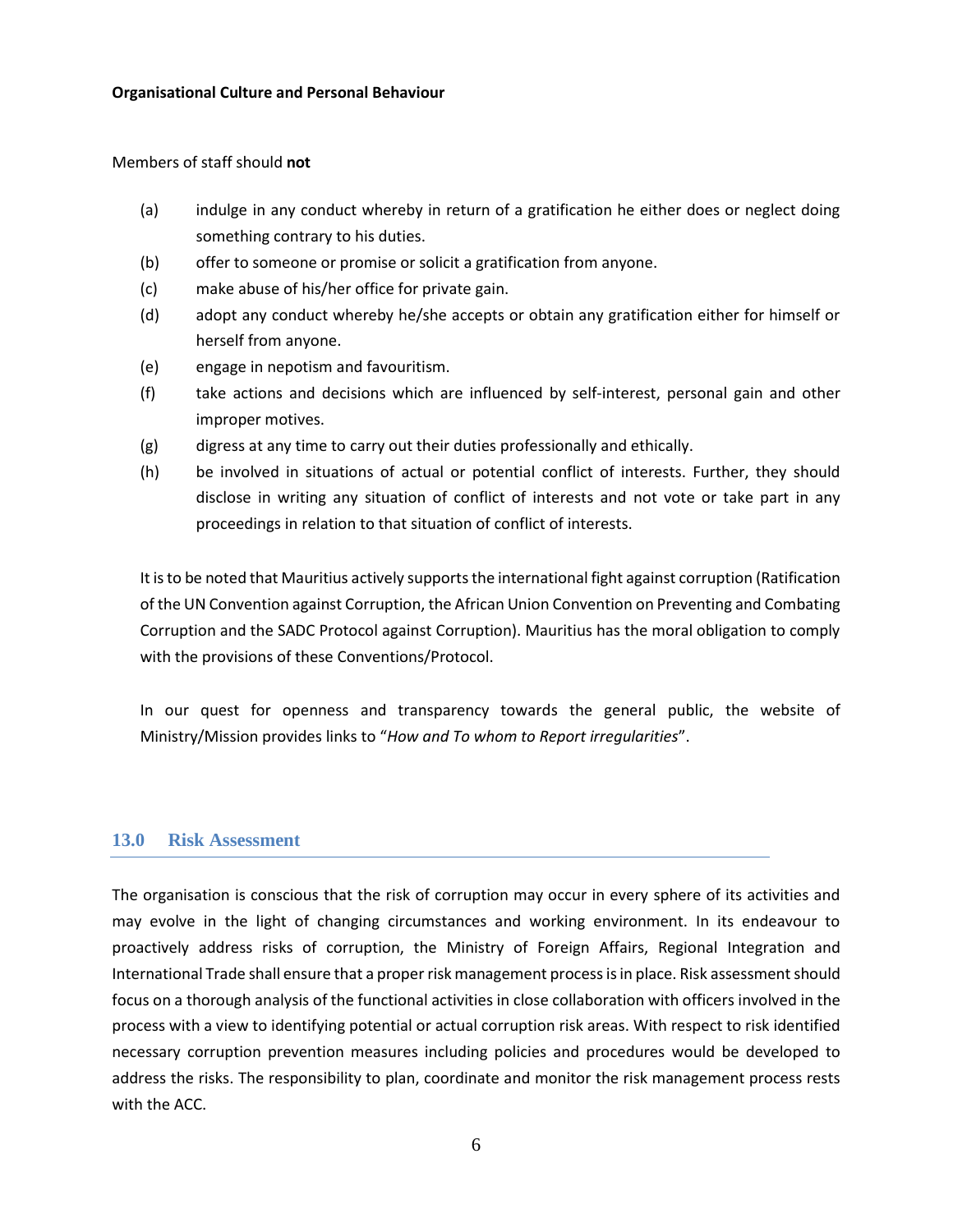## **14.0 Handling and reporting corruption**

Reporting suspected cases of corruption - Nothwithstanding Section 44(1) of the Prevention of Corruption Act 2002 as amended which provides that where an officer of a public body suspects that an act of corruption has been committed within or in relation to that public body, he **shall** forthwith make a written report to the ICAC, the organisation shall put in place measures that shall facilitate the reporting of suspected cases.

S 45 of the PoCA as amended provides that where in the exercise of his functions, the chief executive of a public body is of the opinion that an act of corruption may have occurred, he may refer to the ICAC for investigation.

The Ministry of Foreign Affairs, Regional Integration and International Trade may set up a committee to assist the Secretary for Foreign Affairs in determining whether there is reasonable doubt for suspicion of corruption prior to referral of the case to the ICAC for investigation.

Confidentiality - Information pertaining to complaints shall not be disclosed to any unauthorised party

#### **15.0 Protection of whistleblowers**

There will be no reprisal by management against "the public official" who in good faith reports an act of corruption or malpractice or suspected illegal and dishonest activity or any activity that he/she has witnessed. However, disciplinary actions may be taken against any person who knowingly had made false allegations.

#### **16.0 Disciplinary measures**

The Ministry of Foreign Affairs, Regional Integration and International Trade is committed to ensuring that this policy is duly implemented in the organisation.

Disciplinary measures in accordance with established procedures will be taken against any staff who is found guilty of a breach of the provisions contained in this policy.